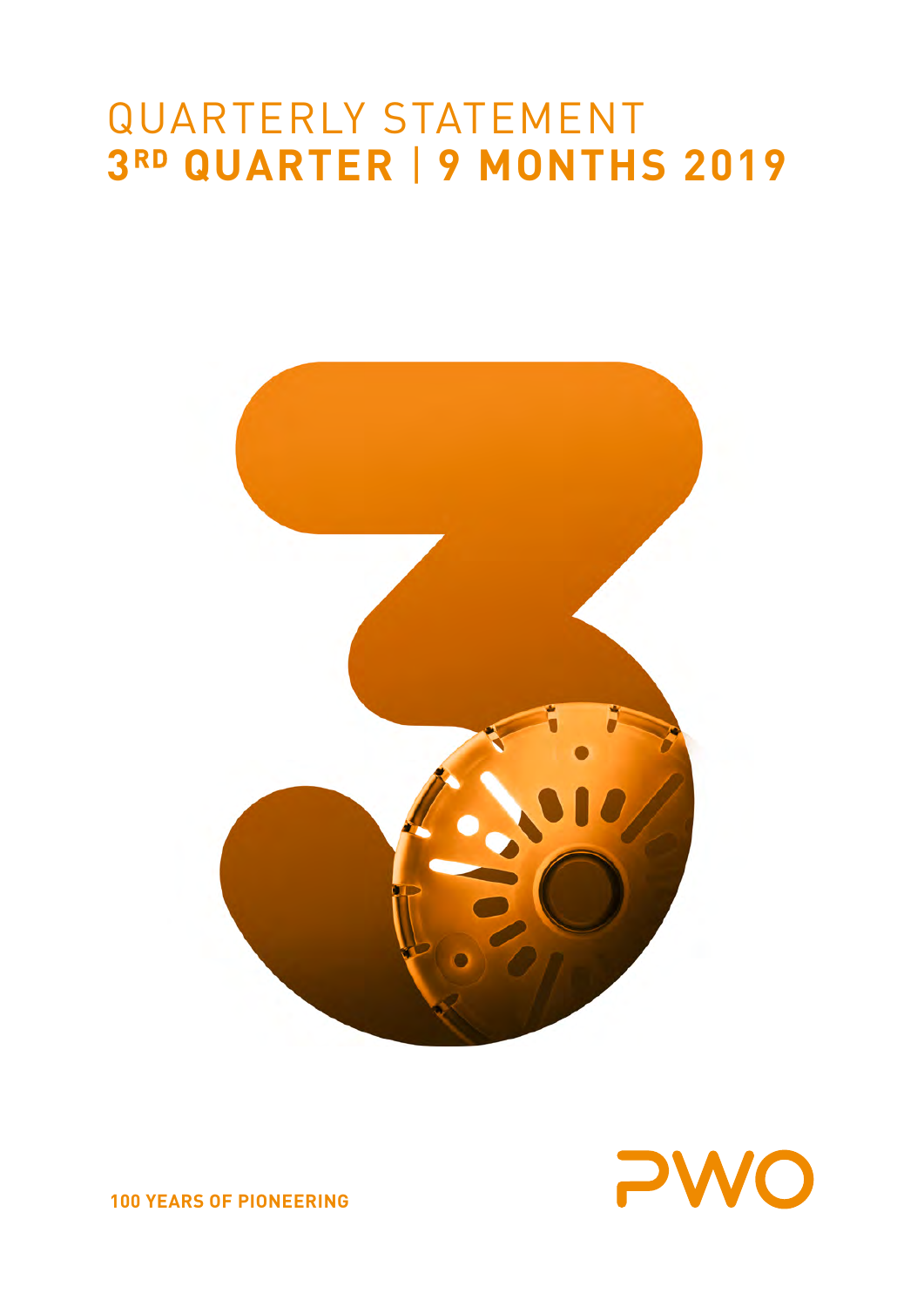## DEAR SHAREHOLDERS AND BUSINESS ASSOCIATES,

The industry we operate in has been challenging since autumn 2018 – and there is no visible sign of a fundamental improvement. Instead, the German government has recently lowered its expectations in its 2020 forecast for high-export industries such as the automotive industry. In light of this market environment, our business figures developed satisfactorily in the nine-month period, and we can essentially confirm our forecasts for the current fiscal year.

The good performance of our Mexican location contributed to the satisfactory results as did our Chinese location, which achieved a stronger EBIT before currency effects despite the decline in total revenue. Business performance at our Czechia location was stable, as anticipated. The performance at our Canadian location, as repeatedly announced, has been in a temporary, expected decline.

At our Oberkirch location, we have been in the process of implementing extensive costcutting measures, which are now taking an effect. These improvements are still, however, not yet sufficient enough given the persistent market weakness. As announced in September, in an effort to strengthen this location's competitiveness and ensure that it can continue to operate profitably in the future, we terminated Progress-Werk Oberkirch AG's membership in the Metalworking and Electrical Industry Employer Association, effective December 31, 2019. We now intend to conclude a company collective agreement which, alongside the steady reductions in material costs, will realize annual savings in the mid-single-digit million euro range in the personnel area after its conclusion. At the same time, we remain fully committed to safeguarding employment at the Oberkirch location by the end of 2020.

In parallel with these measures aimed at strengthening the Group's cost structure, we continue to vigorously expand our market position. The brisk pace in our new business underscores our success. In September, we were delighted to receive the Brose Exclusive Supplier Team ("BEST") award from Brose, one of our largest customers. We are now a member of a distinguished circle of currently eight designated "BEST" suppliers, which should strengthen our cooperation with Brose even further going forward.

Last but not least, this year's IAA appearance was all about the various product and process innovations in all our product areas. This includes two processes involving the joining of laminates and hybrid lightweight components for which we have already filed patents. These processes will help to continue PWO's success story based on cost-efficient lightweight construction, particularly in the area of instrument panel carriers.

Oberkirch, November 2019

The Management Board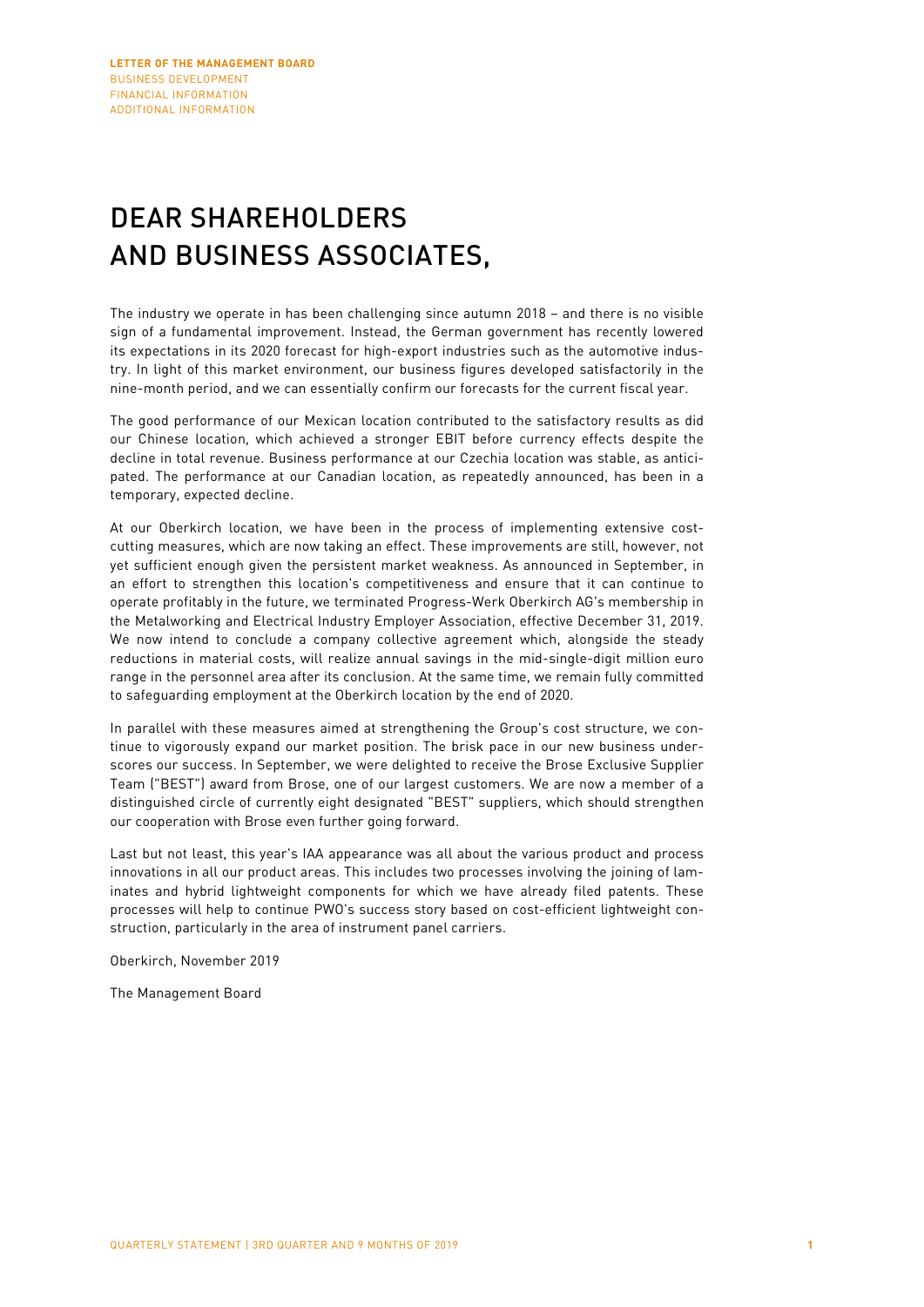#### **SELECTED SEGMENT AND GROUP INFORMATION**

| <b>EURK</b>                         |         |                                 |                      |        |                                 |          |
|-------------------------------------|---------|---------------------------------|----------------------|--------|---------------------------------|----------|
| First 9 months of 2019              | Germany | <b>Rest of</b><br><b>Europe</b> | <b>North America</b> | Asia   | <b>Consolidation</b><br>effects | Group    |
| Total revenue                       | 192,527 | 58,580                          | 84,675               | 32,383 | $-16,057$                       | 352,108* |
| Total output                        | 195,984 | 59,024                          | 75,985               | 31,297 | $-16,154$                       | 346,136  |
| <b>EBIT</b> before currency effects | 5,061   | 4,994                           | 2,904                | 1,403  | $-48$                           | 14,314   |
| EBIT including currency effects     | 3,729   | 4,981                           | 2,890                | 1,598  | $-77$                           | 13,121   |
| Investments                         | 9,940   | 6,195                           | 5,324                | 2,466  | 0                               | 23,925   |
| First 9 months of 2018              |         |                                 |                      |        |                                 |          |
| Total revenue                       | 219,812 | 57,378                          | 71,805               | 39,182 | $-31,505$                       | 356,672* |
| Total output                        | 218,136 | 56,753                          | 82,134               | 40,909 | $-31,957$                       | 365,975  |
| EBIT before currency effects        | 8,078   | 5,060                           | 3,622                | 1,331  | $-452$                          | 17,639   |
| EBIT including currency effects     | 7,532   | 5,071                           | 3,801                | 864    | $-407$                          | 16,861   |
| Investments                         | 7,694   | 7,562                           | 7,136                | 4,433  | 0                               | 26,825   |

\* External revenue

### RESULTS OF **OPERATIONS**

The total output in the first nine months reflected both the development of the series business and the current weakness in the automotive industry market environment, declining by 5.4 percent to EUR 346.1 million (p/y: EUR 366.0 million). Total output in the third quarter experienced a decline of even 9.1 percent to EUR 108.7 million (p/y: EUR 119.5 million). This market weakness was naturally reflected in the Group's earnings development, despite extensive cost-cutting programs.

Revenue in the nine-month period, however, remained relatively stable at EUR 352.1 million (p/y: EUR 356.7 million). Tool invoicing contributed significantly to this result. Consequently, the level of finished goods and work-in-progress was reduced, as planned, in the current year, in contrast to the same period of the prior year, which had a build-up of finished goods.

Currency effects, shown in the table above, impact other operating income and other operating expenses.

The increase in the staff costs ratio to 28.1 percent in the nine-month period (p/y: 26.4 percent) reflects the

burden from the high wages and salaries at the German locations resulting from the collective wage agreement, in particular. The Company's supplementary collective agreement also provides for job security until the end of 2020.

The depreciation and amortization ratio was also higher year-on-year, given that item is relatively inelastic versus revenue development. A lower cost of materials ratio had a positive impact on earnings. Other operating expenses, excluding currency effects, also declined by more than 10 percent. This was a result of our cost-cutting programs, which, in turn, brought about an improvement in the expense ratio.

As a result, EBIT before and including currency effects declined significantly, as anticipated. It should be noted that one-off effects were recognized at several locations.

Net income for the period was also affected by two opposing developments: an increase in the financing expenses, offset by a sharply lower tax rate, following the completion of the tax audit at Progress-Werk Oberkirch AG in the prior fiscal year.

Overall, net income for the nine-month period fell to EUR 5.7 million (p/y: EUR 7.9 million); earnings per share declined to EUR 1.83 (p/y: EUR 2.52). Despite a decline in total output, net income for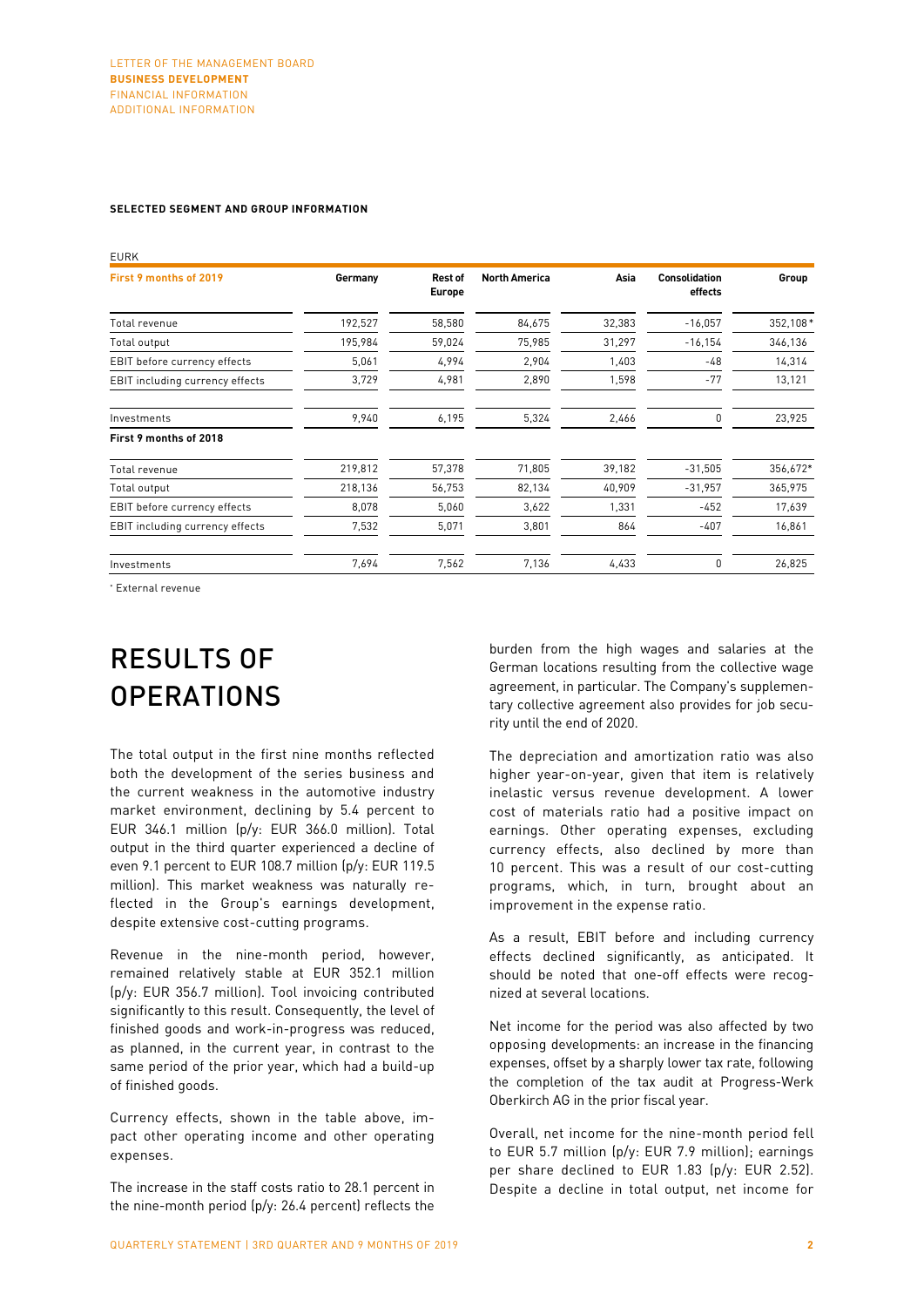the third quarter improved to EUR 1.3 million (p/y: EUR 0.6 million) and earnings per share to EUR 0.40 (p/y: EUR 0.21) due to sharply lower income taxes.

### **SEGMENTS**

The PWO Group is represented worldwide with five production locations and four assembly locations. As the latter are separate operating sites of the production locations, the explanations that follow refer to the five locations and subsidiaries, respectively.

The discussion of the segment results includes EBIT before currency effects, as this is the figure that best reflects the Group's operating development.

The economic downturn in the automotive industry is becoming readily apparent at our German location in Oberkirch. Total revenue and total output in the third quarter and nine-month reporting period remained significantly below the previous year.

While EBIT in the third quarter almost reached the very weak prior-year level, at 2.6 percent in the first nine months and 3.2 percent in the third quarter, the margin was by no means satisfactory. This left us no alternative but to terminate our membership in the Metalworking and Electrical Industry Employer Association.

The Czech location, which forms the Rest of Europe segment, continued to be less affected by the market developments in the automotive industry. Among other things, this is due to the fact that a relatively high proportion of the components and subsystems currently manufactured there are used in premium class vehicles.

In the nine-month period, as well as in the third quarter, this site achieved total revenue and total output at the previous year's level or higher. The same is true for the EBIT.

In the North America segment, which consists of the Canadian and Mexican locations, total revenue in the nine-month period was significantly higher year-on-year, as the Canadian location invoiced a high volume of tools in the second quarter. Total output and EBIT remained below the previous year's figures, as planned, mainly as a result of the business performance in the third quarter.

The temporary slowdown in business activity already communicated became visible at the Canadian location as customers in the current market phase rapidly reduced their orders for series that are being phased-out, while only gradually increasing their orders for new series. As a result, the Canadian location was greatly affected by this development in the third quarter.

The Mexican location, in contrast, continued its positive development in the third quarter. By increasing total revenue and almost maintaining total output, the EBIT increased again. During the nine-month period, this location was able to more than double its EBIT and is now generating a satisfactory level of profitability.

In the Asia segment, which includes our Chinese activities, total revenue and total output remained significantly below their prior-year levels in the nine-month period due to the downtrend in the market. EBIT, however, still increased as a result of this location's intense work on its profitability.

### NET ASSETS AND FINANCIAL POSITION

We continue to manage the balance sheet very closely and were able to successfully limit the growth in our total assets in the third quarter and nine-month period. Total assets increased from EUR 405.6 million at the end of the previous fiscal year to just EUR 423.6 million as of the current reporting date.

A primary factor in achieving this was lower inventories. Cash and cash equivalents, on the other hand, visibly increased as of the reporting date, as did non-current assets from our continued investments in property, plant and equipment.

Operating development in the first half of the year facilitated a EUR 4.6 million reduction in net debt compared to the end of the previous fiscal year. The new accounting rules for leases under IFRS 16, however, led to an increase in net debt of EUR 6.4 million as of January 1, 2019. As a result, net debt increased slightly from EUR 131.4 million as of December 31, 2018 to EUR 133.2 million as of the reporting date.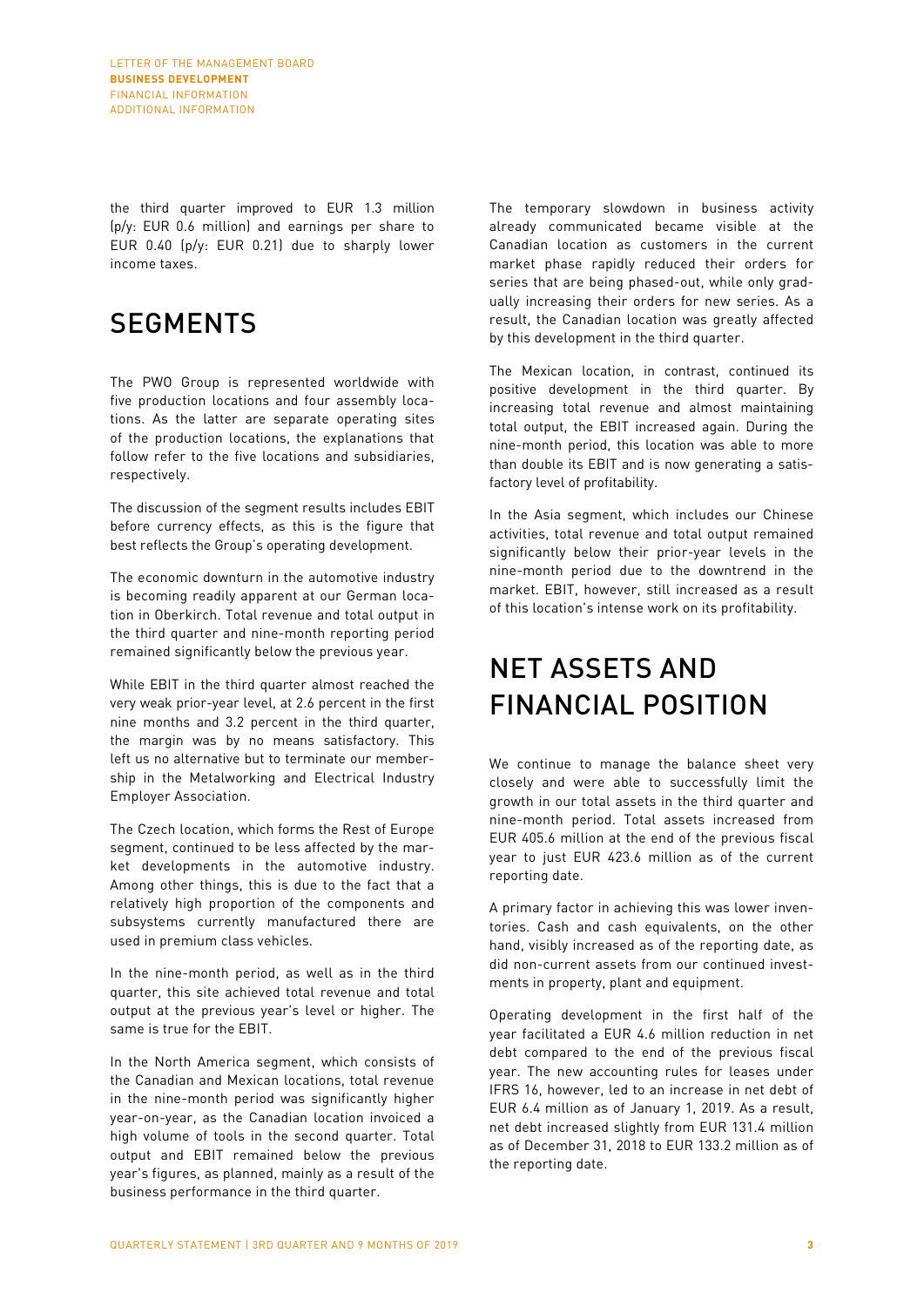

The equity ratio amounted to 25.2 percent compared to a level of 28.1 percent at the end of 2018. This significant decline was specifically due to a EUR 9.4 million increase in the valuation of pension provisions as a result of a lower discount rate.

Cash flow from operating activities increased sharply in the nine-month period to EUR 36.4 million (p/y: EUR 24.1 million), specifically as a result of the lower level of working capital already described.

The higher valuation of pension provisions previously mentioned led to a visible change in noncurrent liabilities (excluding financial liabilities) as well as non-cash expenses, which largely offset one another on a net basis.

The cash inflow from operating activities was offset by cash flow from investing activities of EUR –17.9 million (p/y: EUR –18.0 million). The investments made during the reporting period are explained below. Free cash flow after interest paid and received equaled EUR 14.2 million (p/y: EUR 2.8 million).

Including the dividend distribution of EUR 4.2 million (p/y: EUR 5.2 million) and the net repayment of loans totaling EUR 6.3 million (p/y: assumption of net loans of EUR 2.7 million), the net change in cash and cash equivalents was EUR 3.7 million (p/y: EUR 0.3 million).

### INVESTMENTS

A key focus of investment in the first nine months continued to be production equipment for the start-up and ramp-up of orders for instrument panel carriers. This investment was mainly made at the German and two North American locations.

Against the background of the weak automotive cycle, we are currently examining our investment program even more intensively than usual. As described in the segment report, investment in the nine-month period totaled EUR 23.9 million (p/y: EUR 26.8 million).

In addition to the above, new forming presses were purchased for all five production sites, for which a total of EUR 9.3 million in down payments was made. This includes a new 2,500-ton press for the production of seat components made of highstrength steel at our Czech location. We are currently getting prepared to commence production.

Investments in presses are financed on a case-bycase basis through leasing. In the reporting period, this resulted in a relatively clear deviation between the investments described in the segment report and the cash flow from investing activities.

Aside from the investment in production equipment and presses, lower volumes were invested at the Oberkirch location in construction, as well as in a new degreasing plant, which will gradually replace two older plants. These investments will not only save energy but represent another step in our implementation of environmentally friendly measures.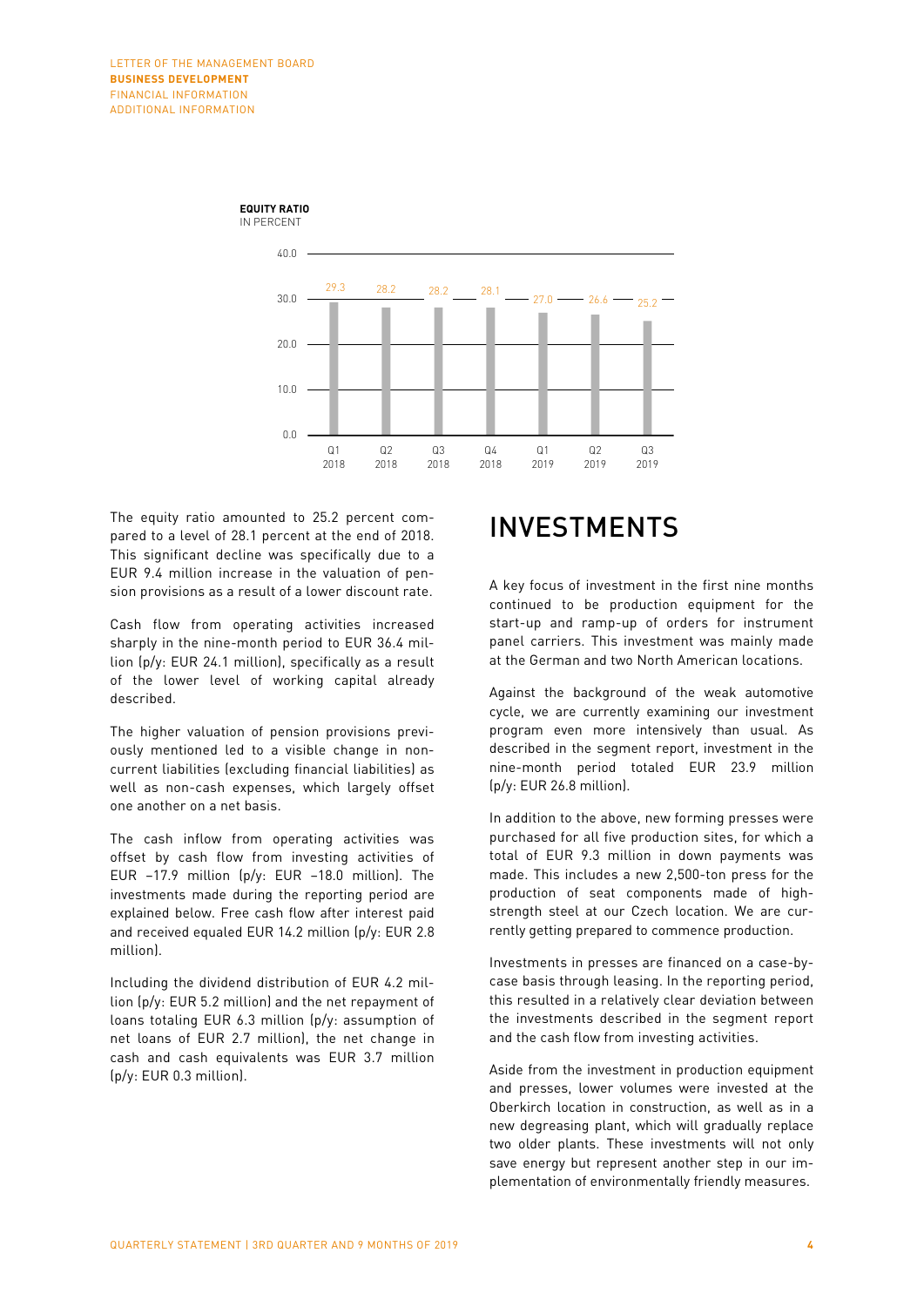



In addition, a new measuring machine is being utilized at our Czech location to further improve production efficiency. We are also expanding the press area at that location to facilitate our future growth.

### NEW BUSINESS

The positive new business performance continued in the third quarter. Overall, we acquired a total volume in the first nine months in the amount of roughly EUR 465 million, including related tool volumes of around EUR 35 million. One-third of the new orders is attributable to our two largest locations in Germany and Czechia. The remaining volume is distributed among our locations in China, Canada and Mexico.

In addition to our success with instrument panel carriers, we were successful with housings in the reporting quarter for a wide range of automotive applications.

Our Czech location was also successful in acquiring a high volume of orders for seat components, including an order in the third quarter for the delivery of these components for the premium class vehicles of a renowned manufacturer. Deliveries are scheduled to begin in 2022.

Meanwhile, we are increasing our attention on other new orders for the fiscal years beyond 2020 and 2021 and are planning series productions commencing in 2022. The lifetimes of new series continue to tend to exceed the average period of 5 to 8 years.

### REPORT ON OPPORTU-NITIES AND RISKS

The opportunities and risks for the development of the PWO Group and its segments presented in the 2018 Annual Report remain valid.

After weak sales in the automotive industry in autumn 2018, business is now consolidating; however, it is doing so at a level that the industry cannot sustain on a permanent basis.

We assume that overall industry sales expectations will remain subdued in the medium term. This assessment is also shared by the German Federal Government, which reduced its expectations for GDP growth in 2020 from previously 1.5 percent to currently 1.0 percent, particularly due to lower forecasts for export-driven industries such as the automotive industry. As a result, we anticipate even stronger price pressure on automotive suppliers.

A significant improvement is only likely to occur when the political conditions stabilize and end consumers become more willing to make purchases. This improvement will need to be seen in the trade relations between different countries – particularly the major blocks Europe, the US and China – and, above all, in Europe's discussion on emission limits, driving bans in cities and the transition to e-mobility.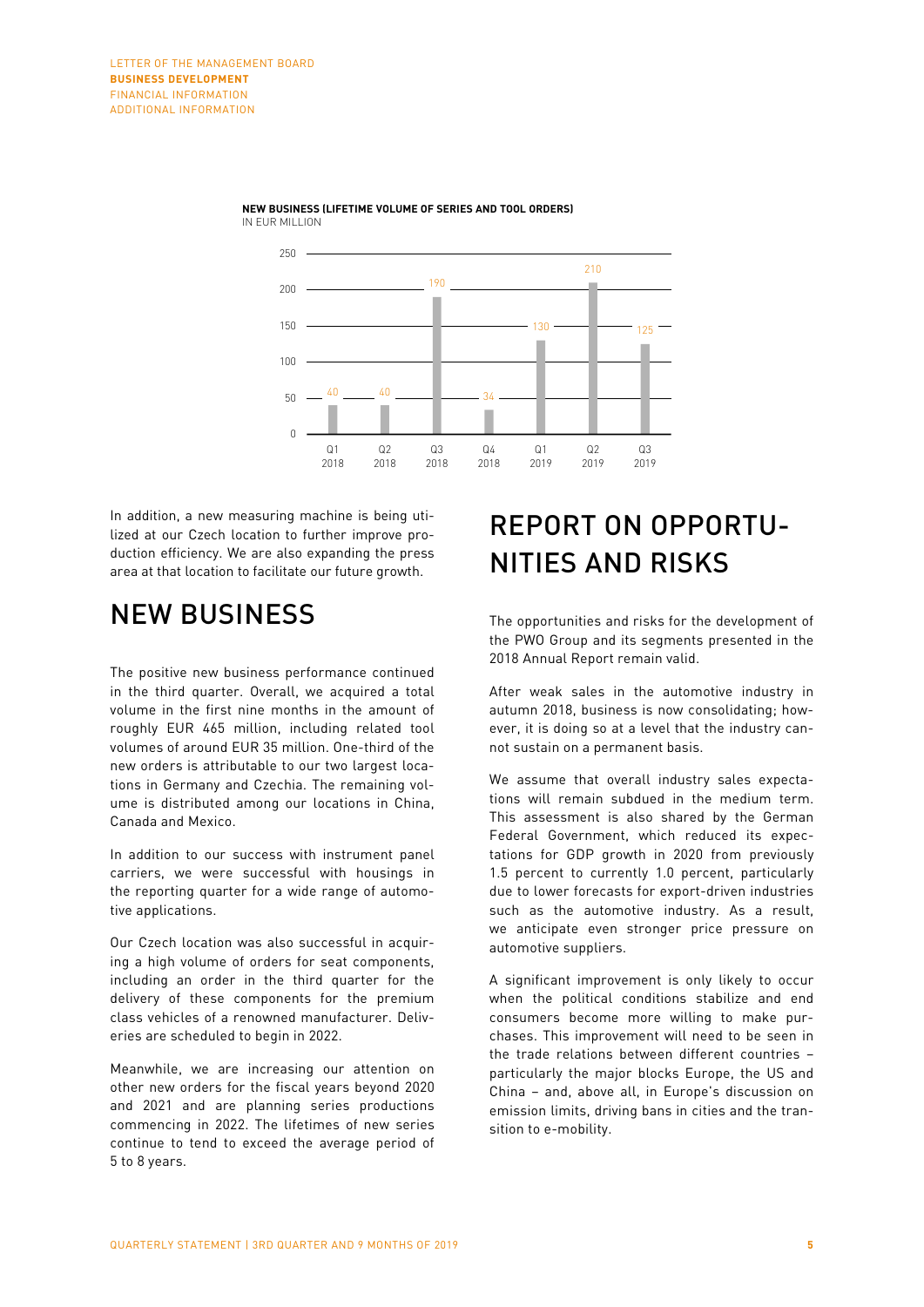We do not forecast future exchange rate developments as part of our business projections. We enter into the appropriate hedging transactions to avoid currency risk. The aim of hedging transactions is to safeguard the currency parities assumed upon the receipt of an order and, thereby, the expected contribution margins.

In addition to the aforementioned, we essentially bear the risks associated with Group loans. As these are intercompany obligations, only a portion of these loans are hedged.

### REPORT ON FORECASTS AND OUTLOOK

Aside from our forecast for new business, our targets for the current fiscal year have remained unchanged year-to-date since their initial release in February 2019. In our half-year financial report, we had raised our expectations for new order volumes to around EUR 500 million.

Based on the nine-month figures, we can essentially confirm our targets and currently expect revenue to reach the lower end of the forecast range of EUR 480 to 490 million. The EBIT before

currency effects is still expected to amount to EUR 18 to 19 million. Any weakness experienced at the Oberkirch location is anticipated to be offset by the positive performance of the two locations in China and Mexico.

We also maintain our positive free cash flow target supported by a lower level of investment than originally planned. Previously we had expected investment volume just above the previous year's level of EUR 35.3 million and are now aiming for a level of roughly EUR 32 million.

The above, together with our stringent management of the balance sheet, should enable us to achieve the planned slight improvement in the dynamic leverage ratio (net debt in relation to EBITDA), as well as in the equity ratio. We remain by these targets, even though their achievement will be more challenging, not least due to the unfavorable development in the valuation of pension provisions.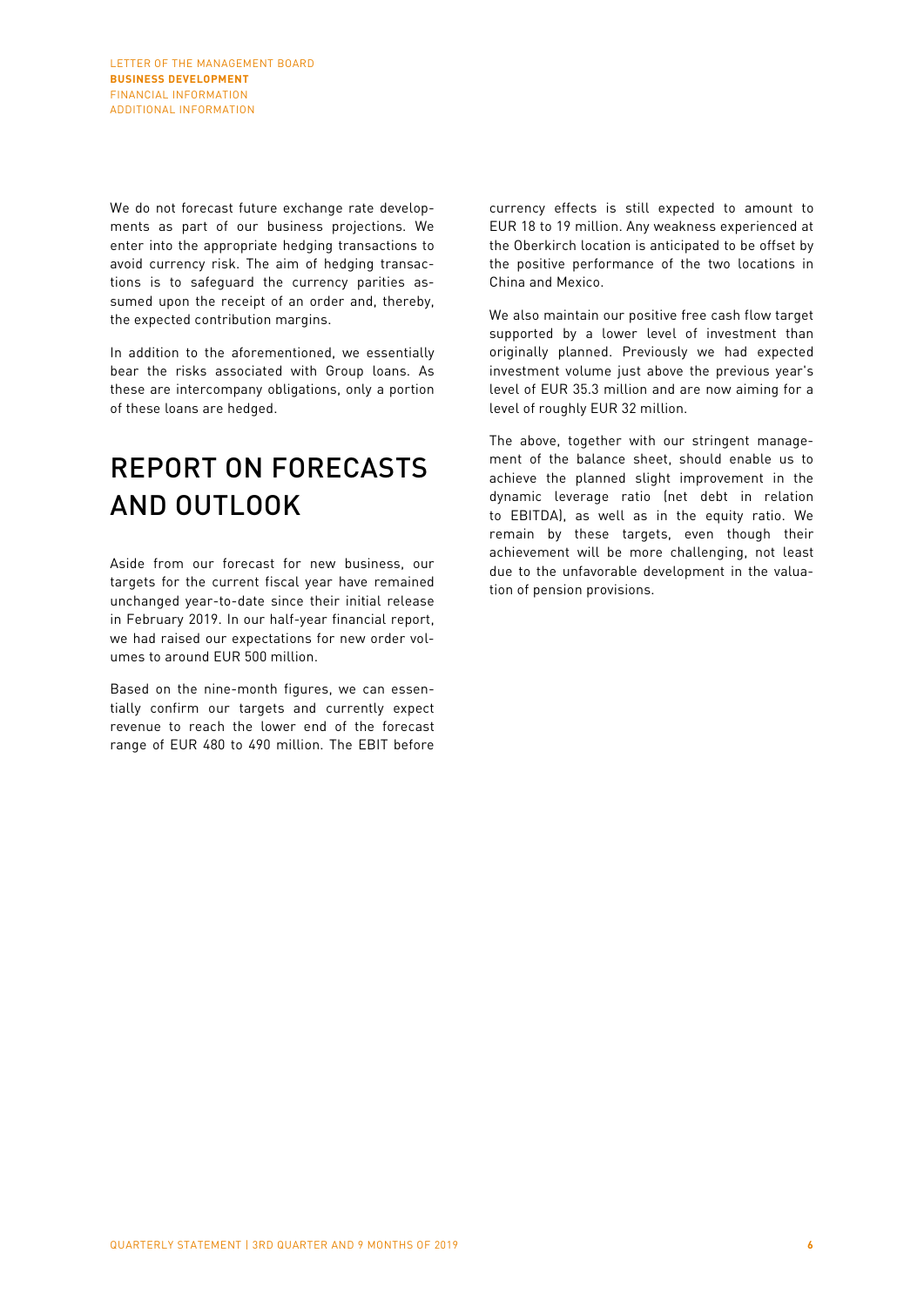### CONSOLIDATED INCOME STATEMENT

| <b>EURK</b>                                                                   |         |         |         |         |
|-------------------------------------------------------------------------------|---------|---------|---------|---------|
|                                                                               | Q3 2019 | % share | Q3 2018 | % share |
| Revenue                                                                       | 106,992 | 98.4    | 108,011 | 90.4    |
| Change in finished goods and work-in-progress<br>/ other own work capitalized | 1,685   | 1.6     | 11,520  | 9.6     |
| <b>TOTAL OUTPUT</b>                                                           | 108,677 | 100.0   | 119,531 | 100.0   |
| Other operating income                                                        | 3,480   | 3.2     | 1,878   | 1.6     |
| Cost of materials                                                             | 58,707  | 54.0    | 66,875  | 55.9    |
| Staff costs                                                                   | 31,012  | 28.5    | 31,509  | 26.4    |
| Depreciation and amortization                                                 | 6,492   | 6.0     | 5,952   | 5.0     |
| Other operating expenses                                                      | 12,606  | 11.6    | 13,883  | 11.6    |
| <b>EBIT</b>                                                                   | 3,340   | 3.1     | 3,190   | 2.7     |
| Financial expenses                                                            | 1,853   | 1.7     | 1,508   | 1.3     |
| <b>EBT</b>                                                                    | 1,487   | 1.4     | 1,682   | 1.4     |
| Income taxes                                                                  | 230     | 0.2     | 1,035   | 0.9     |
| <b>NET INCOME FOR THE PERIOD</b>                                              | 1,257   | 1.2     | 647     | 0.5     |
| Earnings per share in EUR                                                     | 0.40    |         | 0.21    |         |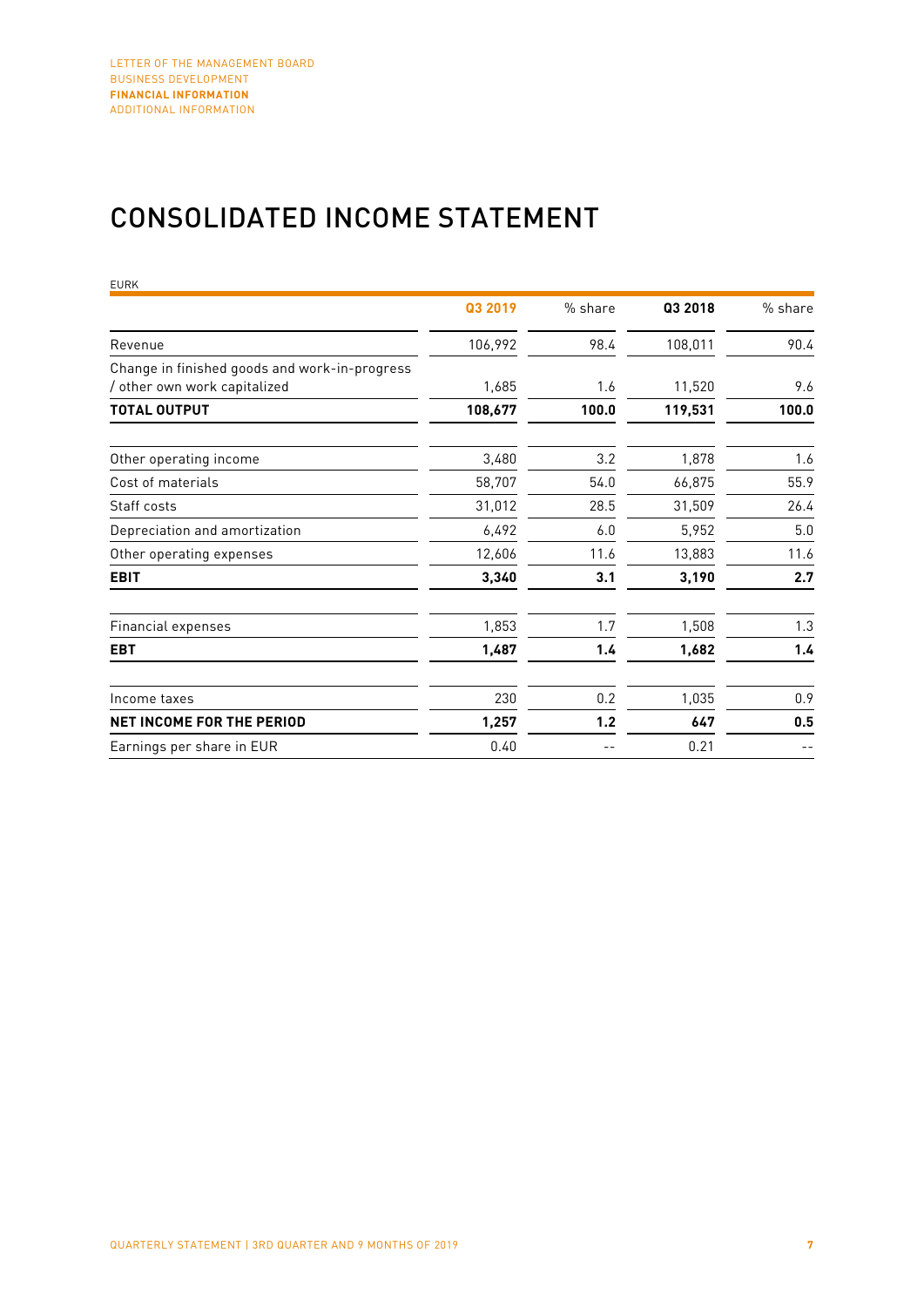### CONSOLIDATED INCOME STATEMENT

| <b>EURK</b>                                   |          |         |         |         |
|-----------------------------------------------|----------|---------|---------|---------|
|                                               | 9M 2019  | % share | 9M 2018 | % share |
| Revenue                                       | 352,108  | 101.7   | 356,672 | 97.5    |
| Change in finished goods and work-in-progress |          |         |         |         |
| / other own work capitalized                  | $-5,972$ | $-1.7$  | 9,303   | 2.5     |
| <b>TOTAL OUTPUT</b>                           | 346,136  | 100.0   | 365,975 | 100.0   |
| Other operating income                        | 8,865    | 2.6     | 7,858   | 2.1     |
| Cost of materials                             | 187,357  | 54.1    | 200,892 | 54.9    |
| Staff costs                                   | 97,128   | 28.1    | 96,503  | 26.4    |
| Depreciation and amortization                 | 19,372   | 5.6     | 18,270  | 5.0     |
| Other operating expenses                      | 38,023   | 11.0    | 41,307  | 11.3    |
| <b>EBIT</b>                                   | 13,121   | 3.8     | 16,861  | 4.6     |
| Financial expenses                            | 5,639    | 1.6     | 4,567   | 1.2     |
| <b>EBT</b>                                    | 7,482    | 2.2     | 12,294  | 3.4     |
| Income taxes                                  | 1,775    | 0.5     | 4,428   | 1.2     |
| <b>NET INCOME FOR THE PERIOD</b>              | 5,707    | 1.7     | 7,866   | 2.2     |
| Earnings per share in EUR                     | 1.83     |         | 2.52    |         |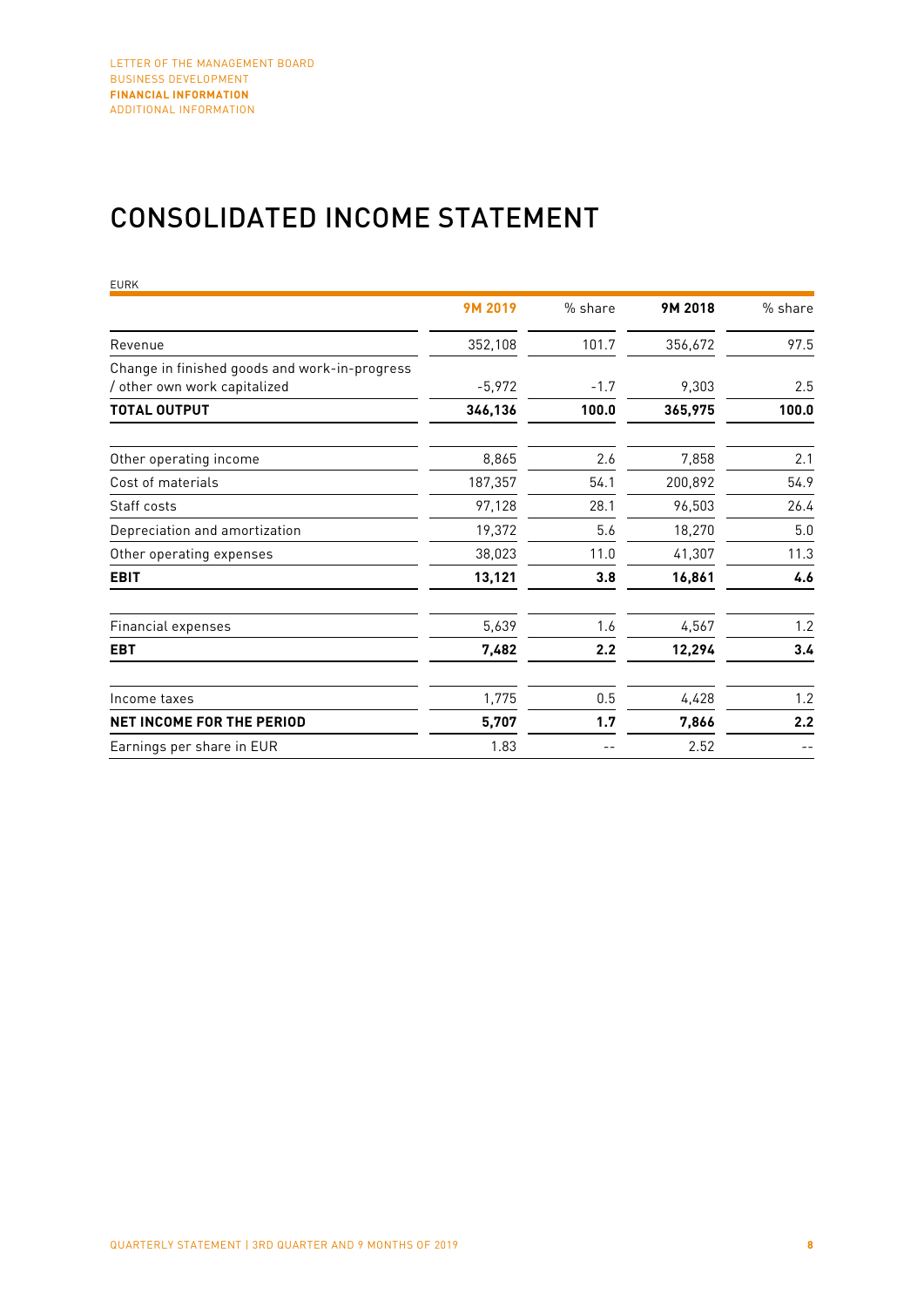### CONSOLIDATED STATEMENT OF COMPREHENSIVE INCOME

EURK **Q3 2019 Q3 2018 NET INCOME FOR THE PERIOD 1,257 647** Net gains from cash flow hedges and the set of the set of the 484 1,343  $\frac{1}{400}$  Tax effect  $\frac{1}{400}$ Currency translation differences and the control of the control of the control of the control of the control of the control of the control of the control of the control of the control of the control of the control of the c Items that may be reclassified to profit and loss in future **1998 -1,290** -174 Actuarial losses (p/y: gains) from defined benefit pension plans -5,326 4,095  $\frac{1}{514}$  -1,164  $\frac{1}{514}$  -1,164 Items that will not be reclassified to profit and loss **-3,812 2,931 OTHER COMPREHENSIVE INCOME AFTER TAX -5,102 2,757 TOTAL COMPREHENSIVE INCOME AFTER TAX -3,845 3,404**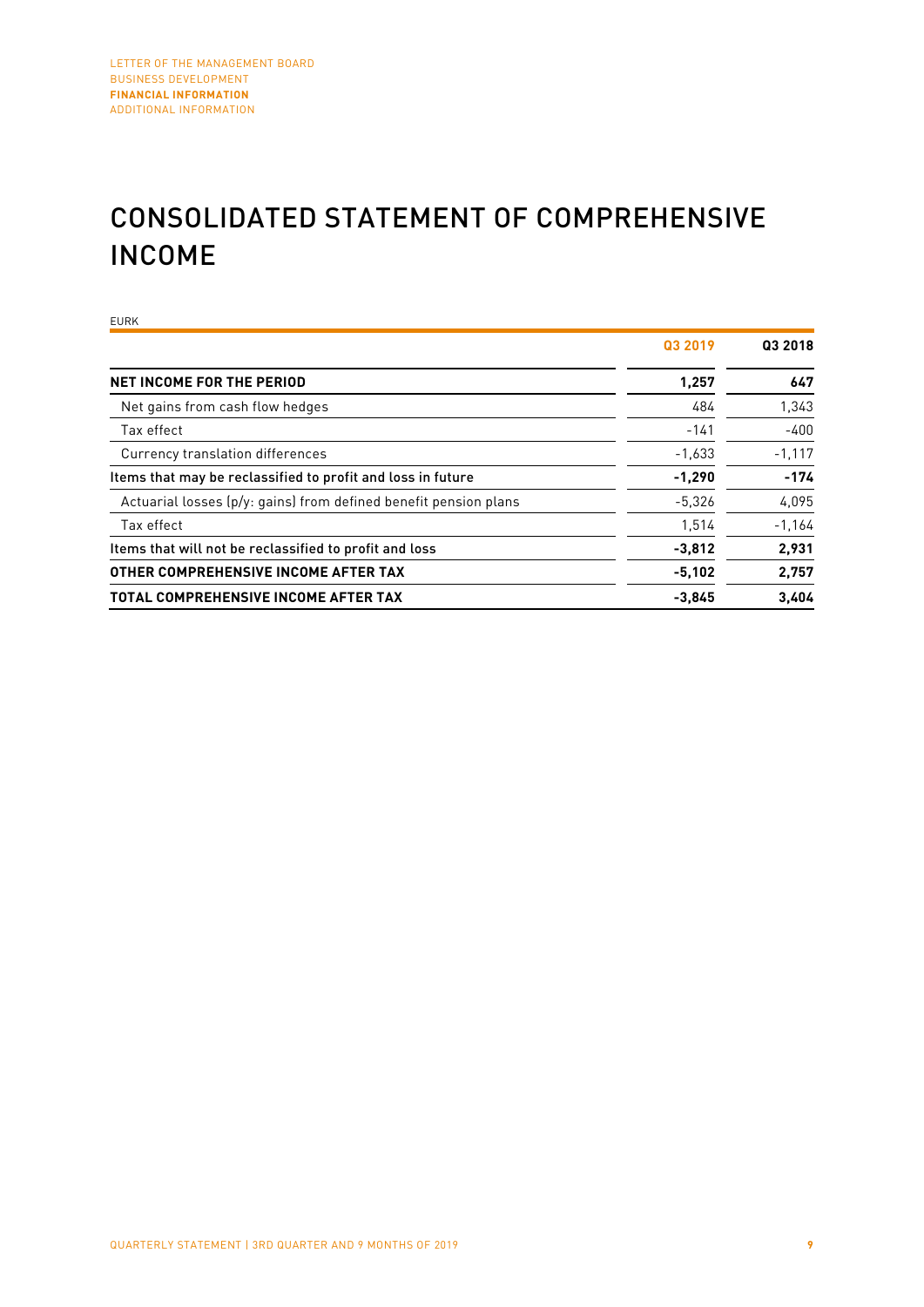### CONSOLIDATED STATEMENT OF COMPREHENSIVE INCOME

EURK **9M 2019 9M 2018 NET INCOME FOR THE PERIOD 5,707 7,866** Net gains (p/y: losses) from cash flow hedges 339 -2,365  $\frac{1}{2}$  Tax effect  $\frac{664}{4}$ Currency translation differences 540 -1,186 Items that may be reclassified to profit and loss in future **780 -2,887** Actuarial losses (p/y: gains) from defined benefit pension plans -13,184 - 4,095 Tax effect 3,748 -1,164 Items that will not be reclassified to profit and loss **-9,436 2,931 OTHER COMPREHENSIVE INCOME AFTER TAX -8,656 44 TOTAL COMPREHENSIVE INCOME AFTER TAX -2,949 7,910**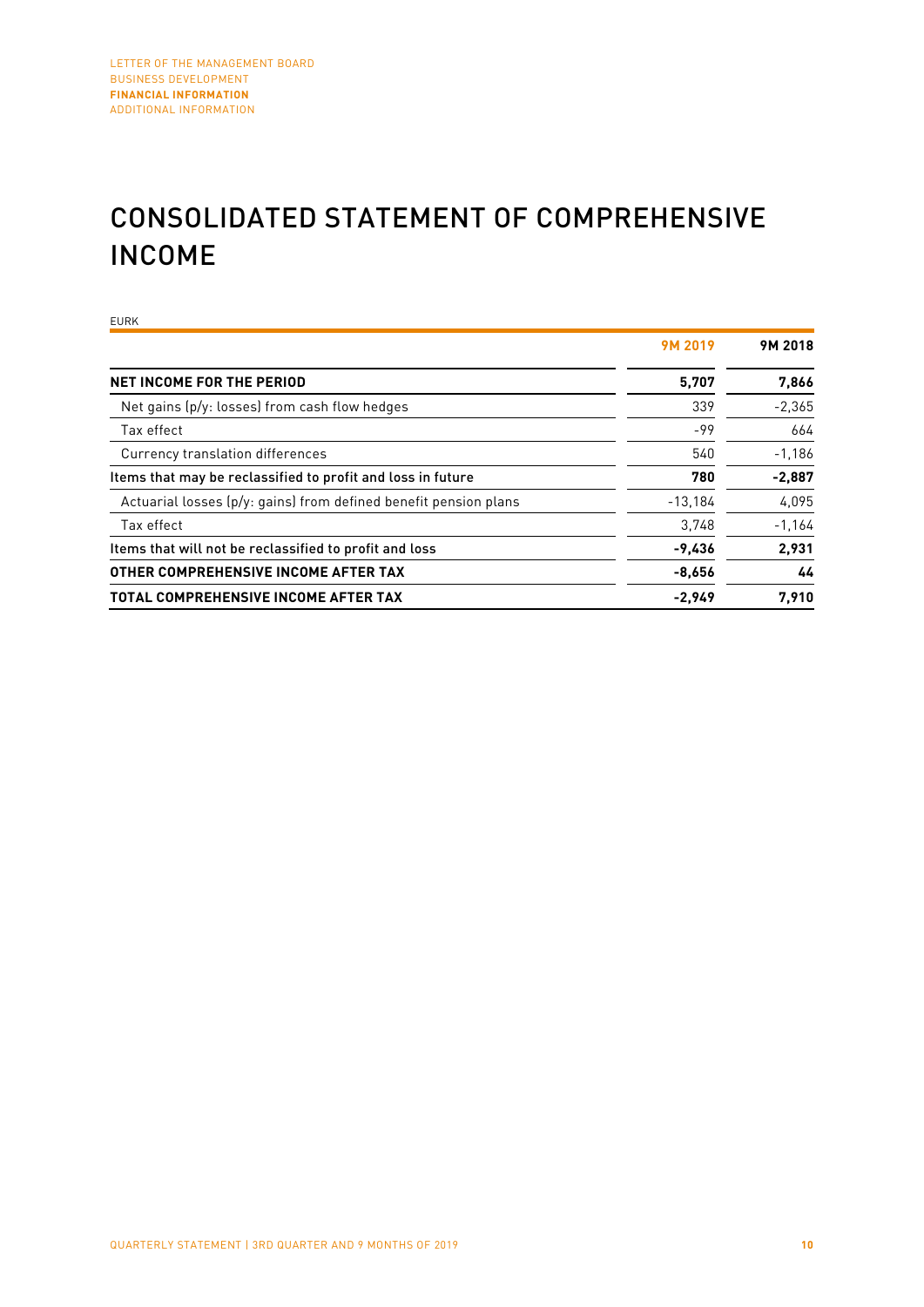### CONSOLIDATED BALANCE SHEET

### **ASSETS**

| <b>EURK</b>                             |               |               |
|-----------------------------------------|---------------|---------------|
|                                         | Sep. 30, 2019 | Dec. 31, 2018 |
| Property, plant and equipment           | 202,321       | 189,496       |
| Intangible assets                       | 9,924         | 10,990        |
| Contract assets                         | 23,476        | 22,925        |
| Deferred tax assets                     | 16,534        | 12,437        |
| <b>NON-CURRENT ASSETS</b>               | 252,255       | 235,848       |
| Inventories                             | 82,222        | 87,282        |
| Trade receivables and other receivables | 42,535        | 42,090        |
| Contract assets                         | 19,500        | 16,663        |
| Other assets                            | 10,065        | 12,047        |
| Other financial assets                  | 145           | 510           |
| Income tax receivables                  | 551           | 785           |
| Receivables and other assets            | 72,796        | 72,095        |
| Cash and cash equivalents               | 16,282        | 10,382        |
| <b>CURRENT ASSETS</b>                   | 171,300       | 169,759       |
| <b>TOTAL ASSETS</b>                     | 423,555       | 405,607       |

### **EQUITY AND LIABILITIES**

EURK

|                                            | Sep. 30, 2019 | Dec. 31, 2018 |
|--------------------------------------------|---------------|---------------|
| <b>EQUITY</b>                              | 106,700       | 113,868       |
| Non-current financial liabilities          | 89,641        | 89,851        |
| Provisions for pensions                    | 66,330        | 52,509        |
| Other provisions                           | 1,583         | 1,481         |
| Non-current liabilities                    | 157,554       | 143,841       |
| Current portion of provisions for pensions | 1,604         | 1,602         |
| Current portion of other provisions        | 1,281         | 1,209         |
| Trade payables and other liabilities       | 87,023        | 83,617        |
| Other financial liabilities                | 9,530         | 9,580         |
| Current financial liabilities              | 59,863        | 51,890        |
| <b>Current liabilities</b>                 | 159,301       | 147,898       |
| <b>TOTAL LIABILITIES</b>                   | 316,855       | 291,739       |
| <b>TOTAL EQUITY AND LIABILITIES</b>        | 423,555       | 405.607       |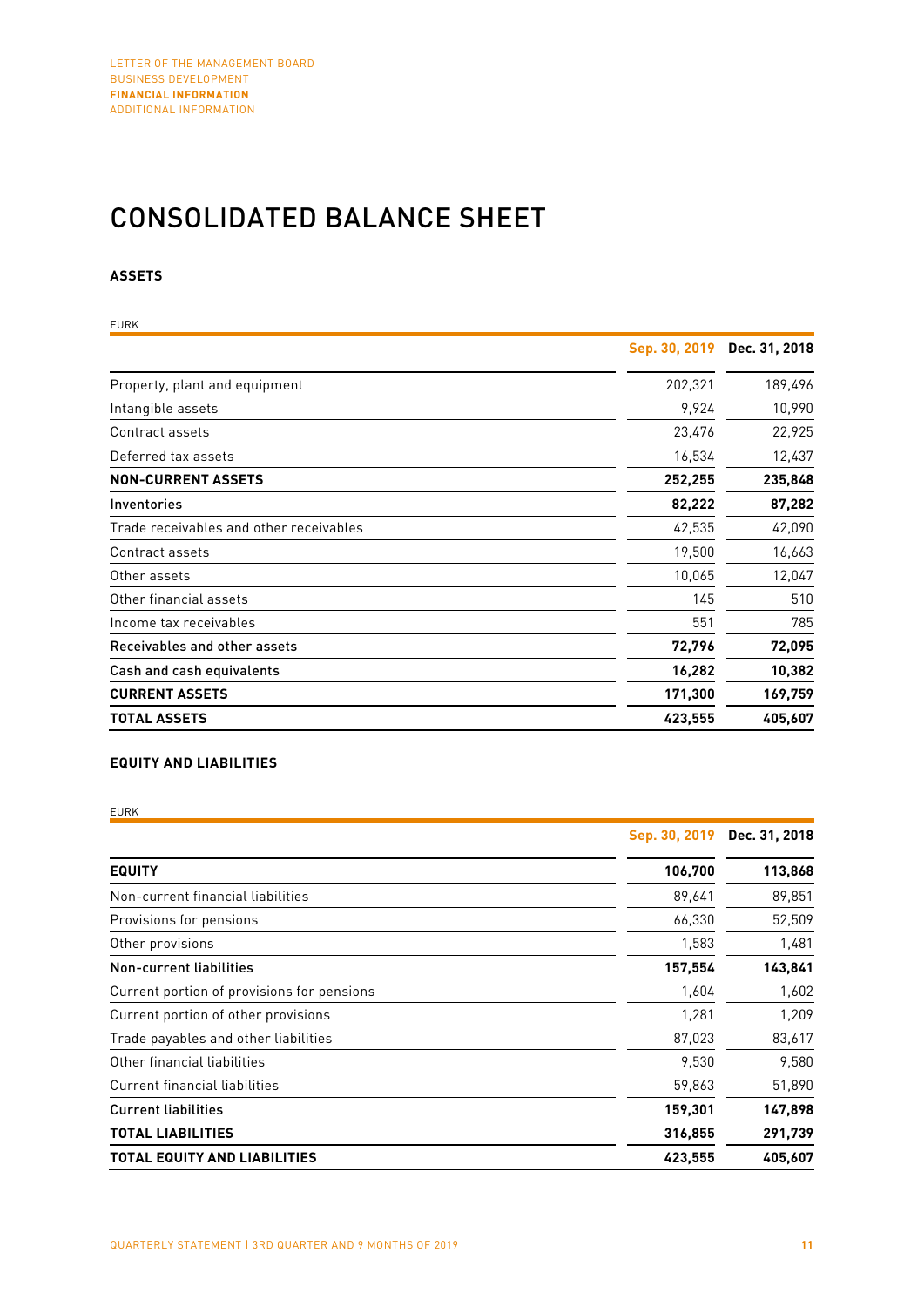### CONSOLIDATED STATEMENT OF CHANGES IN EQUITY

|                                               |                              |                            |                             |                                               | <b>Equity attributable to PWO AG shareholders</b> |                            |              |
|-----------------------------------------------|------------------------------|----------------------------|-----------------------------|-----------------------------------------------|---------------------------------------------------|----------------------------|--------------|
|                                               | Other reserves               |                            |                             |                                               |                                                   |                            |              |
|                                               | <b>Subscribed</b><br>capital | <b>Capital</b><br>reserves | <b>Retained</b><br>earnings | <b>Defined</b><br>benefit<br>pension<br>plans | <b>Currency</b><br>translation<br>differences     | <b>Cash flow</b><br>hedges | <b>Total</b> |
| <b>JANUARY 1, 2018</b>                        | 9,375                        | 37,494                     | 78,457                      | $-15,935$                                     | 2,206                                             | 1,326                      | 112,923      |
| Net income for the<br>period                  |                              |                            | 7,866                       |                                               |                                                   |                            | 7,866        |
| Other comprehensive<br>income                 |                              |                            | $-177$                      | 2,931                                         | $-1,186$                                          | $-1,701$                   | $-133$       |
| <b>TOTAL COMPRE-</b><br><b>HENSIVE INCOME</b> | 9,375                        | 37,494                     | 86,146                      | $-13,004$                                     | 1,020                                             | $-375$                     | 120,656      |
| Dividend payment                              |                              |                            | $-5,156$                    |                                               |                                                   |                            | $-5,156$     |
| <b>SEPTEMBER 30, 2018</b>                     | 9,375                        | 37,494                     | 80,990                      | $-13,004$                                     | 1,020                                             | $-375$                     | 115,500      |
| <b>JANUARY 1,2019</b>                         | 9,375                        | 37,494                     | 79,967                      | $-13,708$                                     | 1,066                                             | $-326$                     | 113,868      |
| Net income for the<br>period                  |                              |                            | 5,707                       |                                               |                                                   |                            | 5,707        |
| Other comprehensive<br>income                 |                              |                            | 0                           | $-9,436$                                      | 540                                               | 240                        | $-8,656$     |
| <b>TOTAL COMPRE-</b><br><b>HENSIVE INCOME</b> | 9,375                        | 37,494                     | 85,674                      | $-23,144$                                     | 1,606                                             | -86                        | 110,919      |
| Dividend payment                              |                              |                            | $-4,219$                    |                                               |                                                   |                            | $-4,219$     |
| <b>SEPTEMBER 30, 2019</b>                     | 9,375                        | 37,494                     | 81,455                      | $-23,144$                                     | 1,606                                             | -86                        | 106,700      |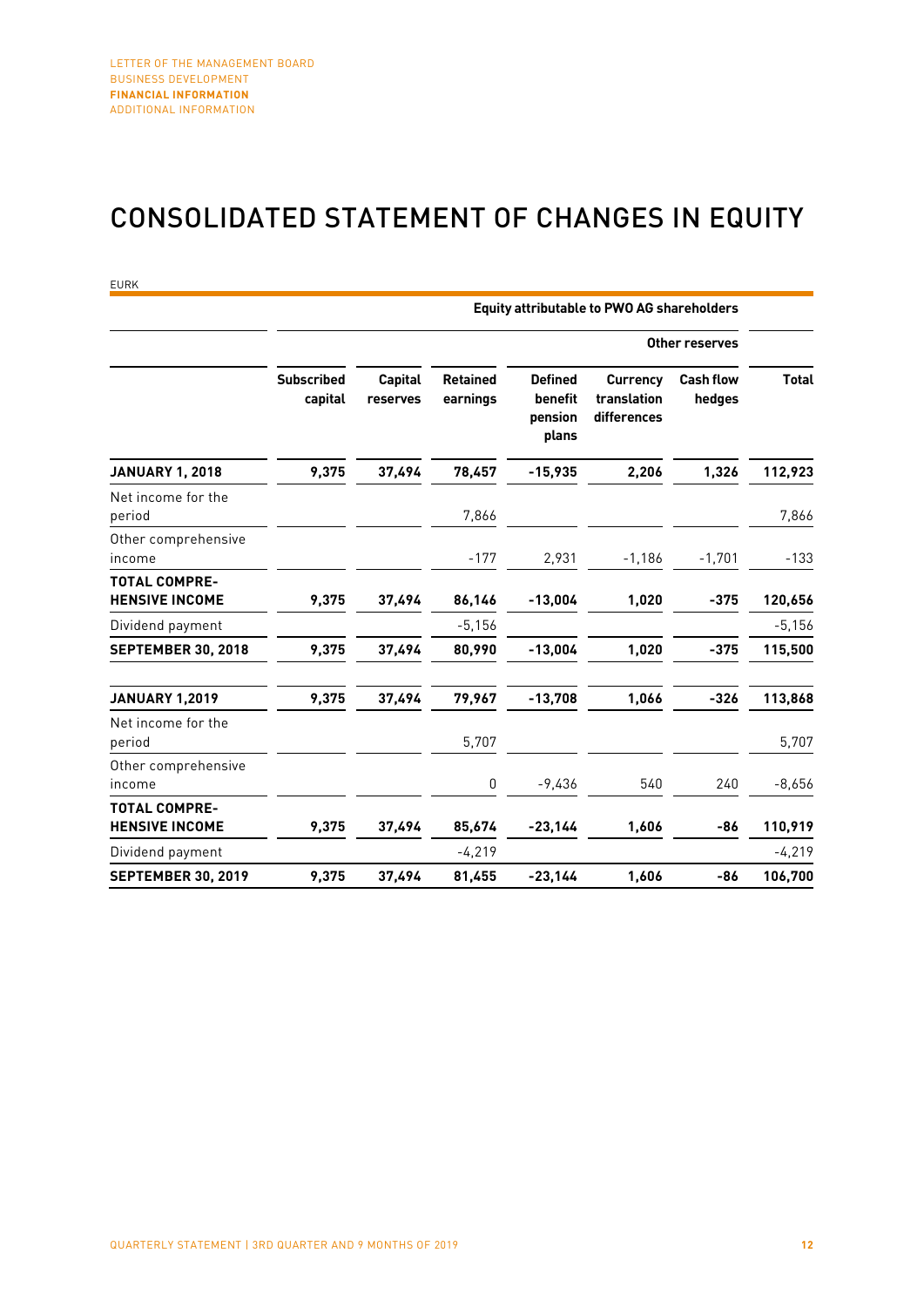### CONSOLIDATED STATEMENT OF CASH FLOWS

| <b>EURK</b>                                                                                |           |           |
|--------------------------------------------------------------------------------------------|-----------|-----------|
|                                                                                            | 9M 2019   | 9M 2018   |
| Net income for the period                                                                  | 5,707     | 7,866     |
| Depreciation/amortization of property, plant and equipment and intangible                  |           |           |
| assets                                                                                     | 19,372    | 18,270    |
| Income tax expense                                                                         | 1,775     | 4,428     |
| Interest income and expenses                                                               | 5,639     | 4,567     |
| Change in current assets                                                                   | 4,125     | $-5,407$  |
| Change in non-current assets                                                               | $-551$    | $-5,853$  |
| Change in current liabilities (excluding financial liabilities)                            | 3,511     | 8,324     |
| Change in non-current liabilities (excluding financial liabilities)                        | 12,917    | $-4,384$  |
| Income taxes paid                                                                          | $-1,913$  | $-3,815$  |
| Other non-cash expenses                                                                    | $-14,354$ | 143       |
| Loss (p/y: gain) on disposal of property, plant and equipment                              | 219       | $-28$     |
| <b>CASH FLOW FROM OPERATING ACTIVITIES</b>                                                 | 36,447    | 24,111    |
| Proceeds from disposal of property, plant, and equipment                                   | 203       | 150       |
| Payments for investments in property, plant, and equipment                                 | $-17,062$ | $-16,622$ |
| Payments for investments in intangible assets                                              | $-1,075$  | $-1,533$  |
| <b>CASH FLOW FROM INVESTING ACTIVITIES</b>                                                 | $-17,934$ | $-18,005$ |
| Dividend payments                                                                          | $-4,219$  | $-5,156$  |
| Interest paid                                                                              | $-4,425$  | $-3,355$  |
| Interest received                                                                          | 149       | 29        |
| Proceeds from borrowings                                                                   | 21,823    | 20,201    |
| Repayment of borrowings                                                                    | $-28,102$ | $-17,510$ |
| <b>CASH FLOW FROM FINANCING ACTIVITIES</b>                                                 | $-14,774$ | $-5,791$  |
| Net change in cash and cash equivalents                                                    | 3,739     | 315       |
| Effect of exchange rates on cash and cash equivalents                                      | $-230$    | -42       |
| Cash and cash equivalents as of January 1                                                  | 6,060     | 1,440     |
| CASH AND CASH EQUIVALENTS AS OF SEPTEMBER 30                                               | 9,569     | 1,713     |
| of which cash and cash equivalents                                                         | 16,282    | 8,790     |
| of which bank borrowings due on demand that are included<br>in the Group's cash management | $-6,713$  | $-7,077$  |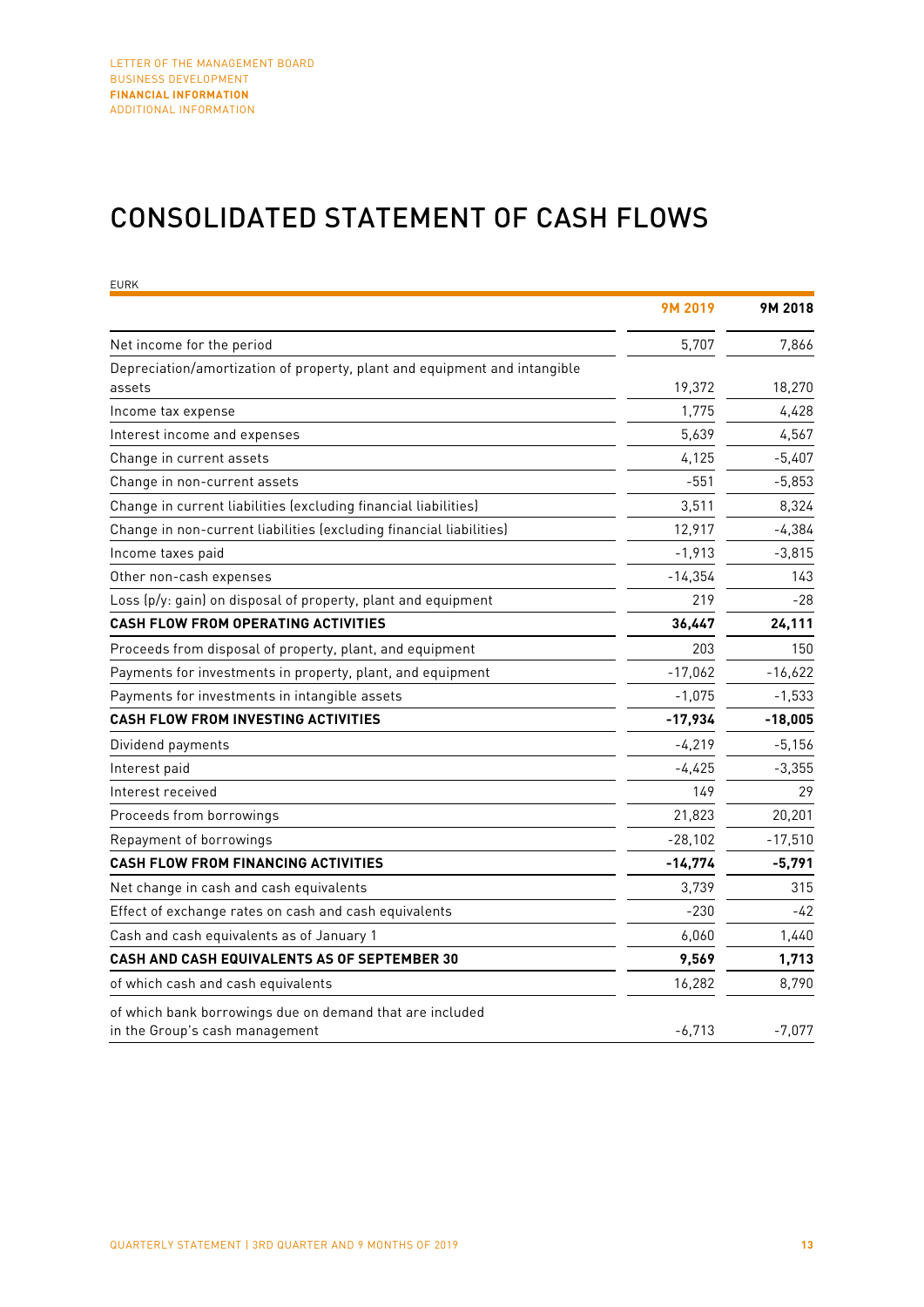#### SEGMENT INFORMATION BY REGION FOR THE FIRST 9 MONTHS OF 2019

| <b>EURK</b>                                                  |           |                                 |                                |          |                            |            |
|--------------------------------------------------------------|-----------|---------------------------------|--------------------------------|----------|----------------------------|------------|
|                                                              | Germany   | <b>Rest of</b><br><b>Europe</b> | <b>North</b><br><b>America</b> | Asia     | Consolida-<br>tion effects | Group      |
| Total revenue                                                | 192,527   | 58,580                          | 84,675                         | 32,383   | 48                         | 368,213    |
| Inter-segment revenue                                        | $-11,163$ | $-1,741$                        | $-82$                          | $-3,119$ | $\mathbf 0$                | $-16, 105$ |
| <b>EXTERNAL REVENUE</b>                                      | 181,364   | 56,839                          | 84,593                         | 29,264   | 48                         | 352,108    |
| <b>TOTAL OUTPUT</b>                                          | 195,984   | 59,024                          | 75,985                         | 31,297   | $-16,154$                  | 346,136    |
| Other income (aggregated)                                    | 8,792     | 282                             | 1,724                          | 791      | $-2,724$                   | 8,865      |
| Other expenses<br>(aggregated)                               | 190,360   | 50,658                          | 70,862                         | 28,249   | $-17,621$                  | 322,508    |
| Depreciation and<br>amortization                             | 10,687    | 3,667                           | 3,957                          | 2,241    | $-1,180$                   | 19,372     |
| <b>EARNINGS BEFORE IN-</b><br><b>TEREST AND TAXES (EBIT)</b> | 3,729     | 4,981                           | 2,890                          | 1,598    | -77                        | 13,121     |
| Interest income                                              | 3,467     | 0                               | 6                              | 3        | $-3,329$                   | 147        |
| Interest expenses                                            | 4,618     | 704                             | 2,105                          | 1,688    | $-3,329$                   | 5,786      |
| <b>EARNINGS BEFORE</b><br><b>TAXES (EBT)</b>                 | 2,578     | 4,277                           | 791                            | -87      | -77                        | 7,482      |
| Income taxes                                                 | 1,490     | 232                             | 62                             | 0        | $-9$                       | 1,775      |
| <b>NET INCOME FOR THE</b><br><b>PERIOD</b>                   | 1,088     | 4,045                           | 729                            | -87      | $-68$                      | 5,707      |
| Assets                                                       | 213,362   | 85,346                          | 109,210                        | 57,132   | $-41,495$                  | 423,555    |
| of which non-current<br>assets <sup>1</sup>                  | 74,796    | 56,170                          | 50,016                         | 31,333   | $-70$                      | 212,245    |
| of which contract assets                                     | 24,778    | 3,528                           | 12,287                         | 2,540    | $-157$                     | 42,976     |
| Liabilities                                                  | 51,796    | 32,394                          | 83,766                         | 65,073   | 83,826                     | 316,855    |
| Investments                                                  | 9,940     | 6,195                           | 5,324                          | 2,466    | 0                          | 23,925     |
| Employees (as of Sep. 30)                                    | 1,586     | 635                             | 724                            | 321      |                            | 3,266      |

<sup>1</sup> Non-current assets do not include deferred taxes.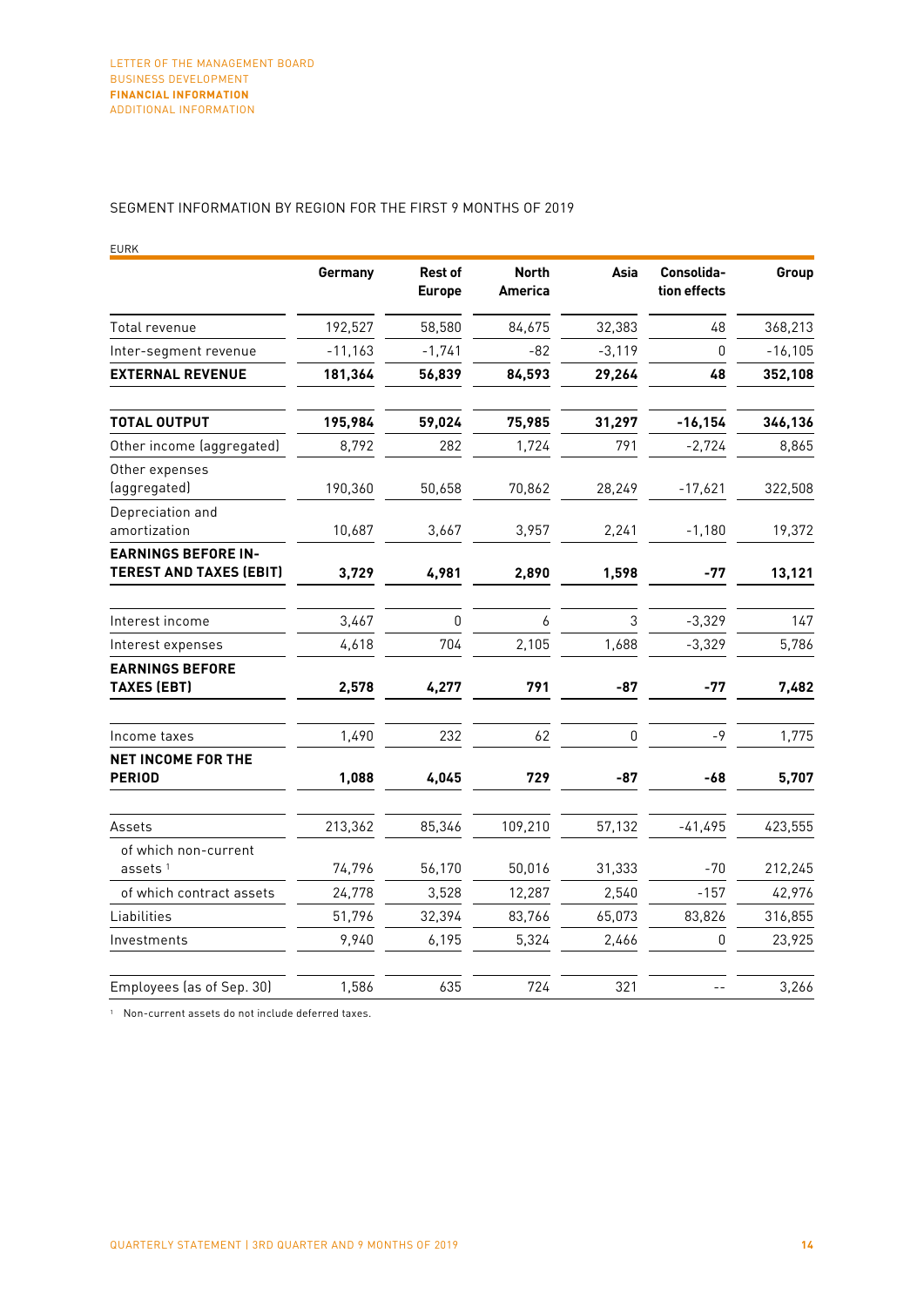#### SEGMENT INFORMATION BY REGION FOR THE FIRST 9 MONTHS OF 2018

| Germany   | <b>Rest of</b><br><b>Europe</b> | <b>North</b><br><b>America</b> | Asia      | Consolida-<br>tion effects | Group     |
|-----------|---------------------------------|--------------------------------|-----------|----------------------------|-----------|
| 219,812   |                                 | 71,805                         | 39,182    | 0                          | 388,177   |
| $-15,165$ | $-5,973$                        | $-225$                         | $-10,142$ | 0                          | $-31,505$ |
| 204,647   | 51,405                          | 71,580                         | 29,040    | 0                          | 356,672   |
| 218,136   | 56,753                          | 82,134                         | 40,909    | $-31,957$                  | 365,975   |
| 6,782     | 331                             | 1,787                          | 1,366     | $-2,408$                   | 7,858     |
| 208,412   | 48,564                          | 76,291                         | 39,393    | $-33,958$                  | 338,702   |
| 8,974     | 3,449                           | 3,829                          | 2,018     | 0                          | 18,270    |
| 7,532     | 5,071                           | 3,801                          | 864       | -407                       | 16,861    |
| 2,674     | 13                              | 2                              | 2         | $-2,639$                   | 52        |
| 3,282     | 766                             | 1,834                          | 1,377     | $-2,640$                   | 4,619     |
| 6,924     | 4,318                           | 1,969                          | $-511$    | -406                       | 12,294    |
| 3,101     | 775                             | 656                            | 4         | $-108$                     | 4,428     |
| 3,823     | 3,543                           | 1,313                          | $-515$    | $-298$                     | 7,866     |
| 210,969   | 83,253                          | 103,601                        | 66,984    | $-54,322$                  | 410,485   |
| 73,338    | 52,547                          | 41,489                         | 30,577    | $-91$                      | 197,860   |
| 15,454    | 3,231                           | 4,215                          | 3,097     | $\Omega$                   | 25,997    |
| 46,996    | 31,737                          | 84,240                         | 66,215    | 65,604                     | 294,792   |
| 7,694     | 7,562                           | 7,136                          | 4,433     | 0                          | 26,825    |
| 1,680     | 656                             | 797                            | 344       | $ -$                       | 3,477     |
|           |                                 | 57,378                         |           |                            |           |

<sup>1</sup> Non-current assets do not include deferred taxes.